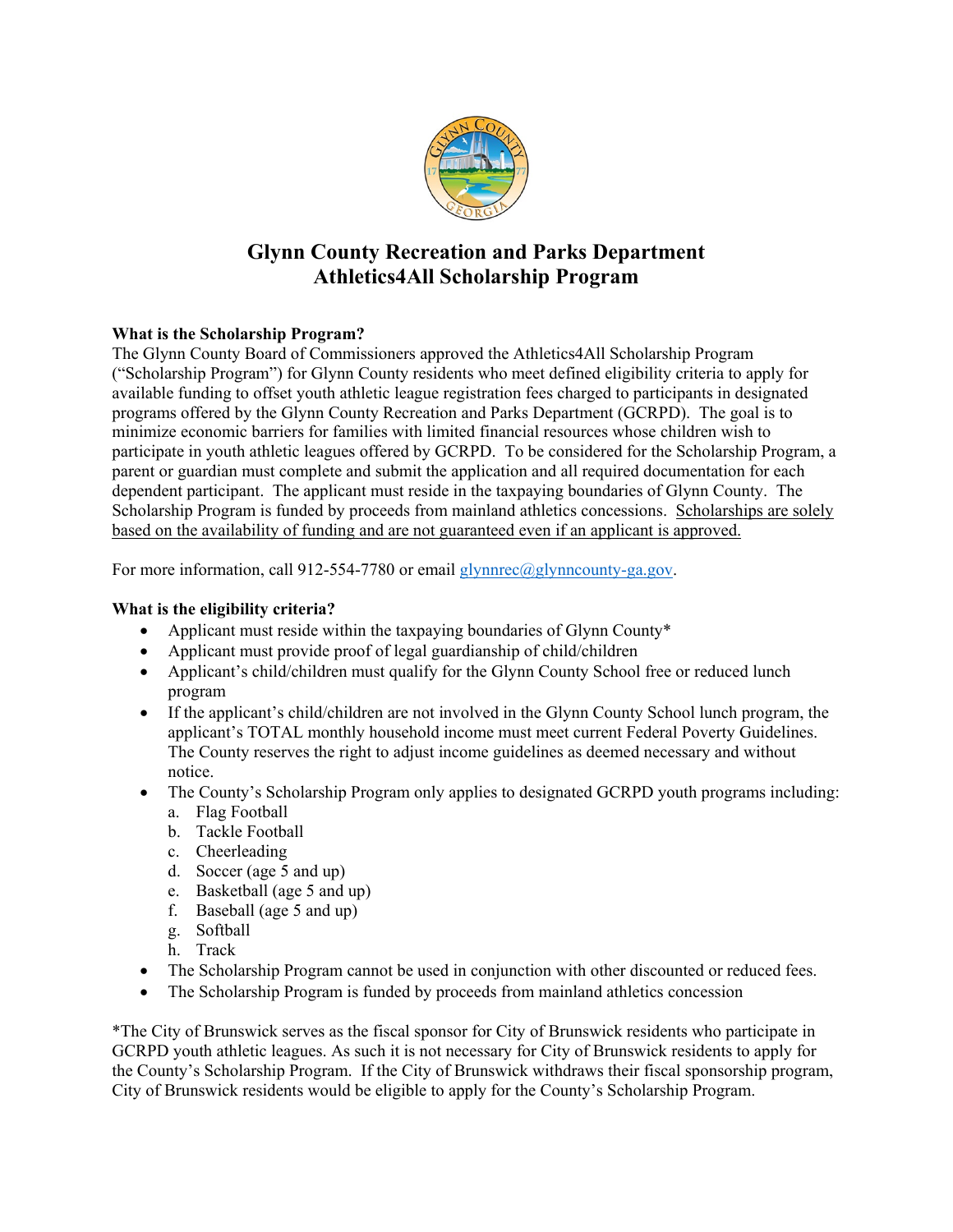| <b>Persons in Family</b> | <b>Federal Income Chart</b><br>(annual gross income) | <b>Federal Income Chart</b><br>(monthly gross income) |
|--------------------------|------------------------------------------------------|-------------------------------------------------------|
|                          | \$19,320                                             | \$1,610                                               |
|                          | \$26,130                                             | \$2,178                                               |
|                          | \$32,940                                             | \$2,745                                               |
|                          | \$39,750                                             | \$3,313                                               |
|                          | \$46,560                                             | \$3,880                                               |
|                          | \$53,370                                             | \$4,448                                               |
|                          | \$60,180                                             | \$5,015                                               |
|                          | \$66,990                                             | \$5,583                                               |

#### **2021 FEDERAL POVERTY GUIDELINES (FPG) AT 150%**

\*For family units over 8, add \$5675 per year or \$473 per month for each additional member

#### **How do I apply?**

The Scholarship Program funding cycle parallels the County's Fiscal Year (July 1-June 30). Scholarship Program Applications and documentation may be submitted to GCRPD beginning on the first business day of June through February 20 (or the next available business day) annually. Follow the steps below to apply.

1. Complete the Scholarship Program Application.

2. Submit the completed Application and all required documentation (see page 3) in person (Monday-Friday from 9am to 4pm except on County holidays) or by US mail to:

 Glynn County Recreation and Parks Department Ballard Park Attn: Athletics4All Scholarship Program 323 Old Jesup Rd Brunswick, Ga 31520

3. Application and documentation must be submitted at least five (5) business days prior to the last day of registration to be considered for approval for the upcoming season. Incomplete applications will not be reviewed or considered and will be returned promptly to the applicant.

4. GCRPD personnel will schedule a meeting with the applicant to review and verify application and documentation. Applicant will be notified by email or U.S. mail within three (3) business days after the meeting of the findings and decision, provided all documentation was presented to GCRPD.

5. If an applicant is approved, the applicant must follow GCRPD registration procedures to enroll in a recreation program. Space in programs is not guaranteed by scholarship approval. All scholarship recipients will be required to pay a \$20 registration fee for each child enrolled in a recreation athletic program. Each child is limited to one (1) activity enrollment per season during the approved Fiscal Year.

6. Applicant must re-apply every year.

7. It is the applicant's responsibility to notify GCRPD should any submitted information change.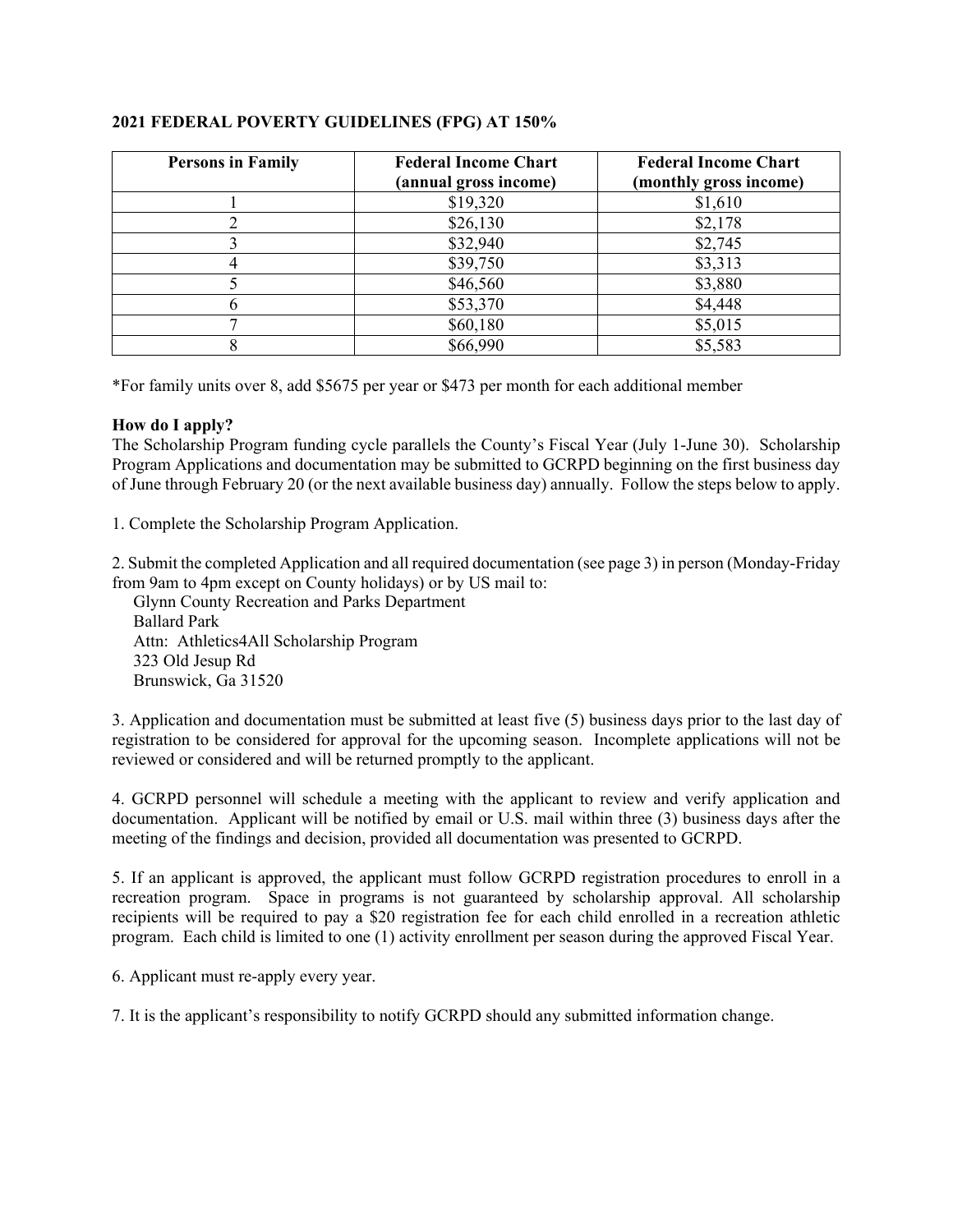#### **What kind of documentation is required?**

A: Eligibility Verification – If the applicant's child/children qualify for the Glynn County School free or reduced lunch program, the applicant must provide a current statement/letter/card from Glynn County Schools.

B: Residency Verification – Applicant must provide proof of residency by submitting one of the following with the Program Application:

\*Current Glynn County property tax receipt

\*Current Glynn County utility bill with applicant's name

\*Current rental lease that lists names of individuals living in household

\*Current letter from a state or federally funded agency

\*Current section 8 letter

C: Income Verification – Applicant must provide verification of income by presenting one of the following with the Program Application:

\*Current income tax return

\*Current W2 forms

\*Current pay  $stab(s)$  – one month

 \*In addition to one of the above, applicants may submit documentation such as a current statement/letter/card from a local, state or federally funded agency including:

-TANF card

-Section 8

-DFCS (Department of Family and Children Service)

-Social Security statement

-Unemployment Office

D: Dependency Verification – Applicant must provide proof of dependents by presenting one of the following with application:

- Birth Certificate
- Certificate of Adoption (or other official order of the court)
- Letter of Guardianship (or other official order of the court)

#### **What is the penalty for providing false or misleading information?**

If an applicant is found to have provided false, altered, fraudulent, or otherwise misleading or untrue information and/or documentation, the applicant will be held financially responsible to reimburse all scholarship funds received and will be subject to all applicable criminal and/or civil claims.

Misuse or abuse of the Scholarship Program as determined by GCRPD may result in temporary and/or indefinite suspension of scholarship eligibility, removal from the recreation program(s) pertaining to the scholarship, and restitution to the County. Examples of misuse or abuse includes but is not limited to: failure to show up for a program without advance notification to GCRPD, failure to pay program fee of \$20, falsification of documentation pertaining to income, residency, guardianship, etc.

#### **Georgia Open Records Act**

The Georgia Open Records Act establishes the right to inspect and/or receive public records, excluding those records that are specifically exempted by court order or law. Some information provided to the County related to the Scholarship Program could be subject to the County's Open Records Request process.